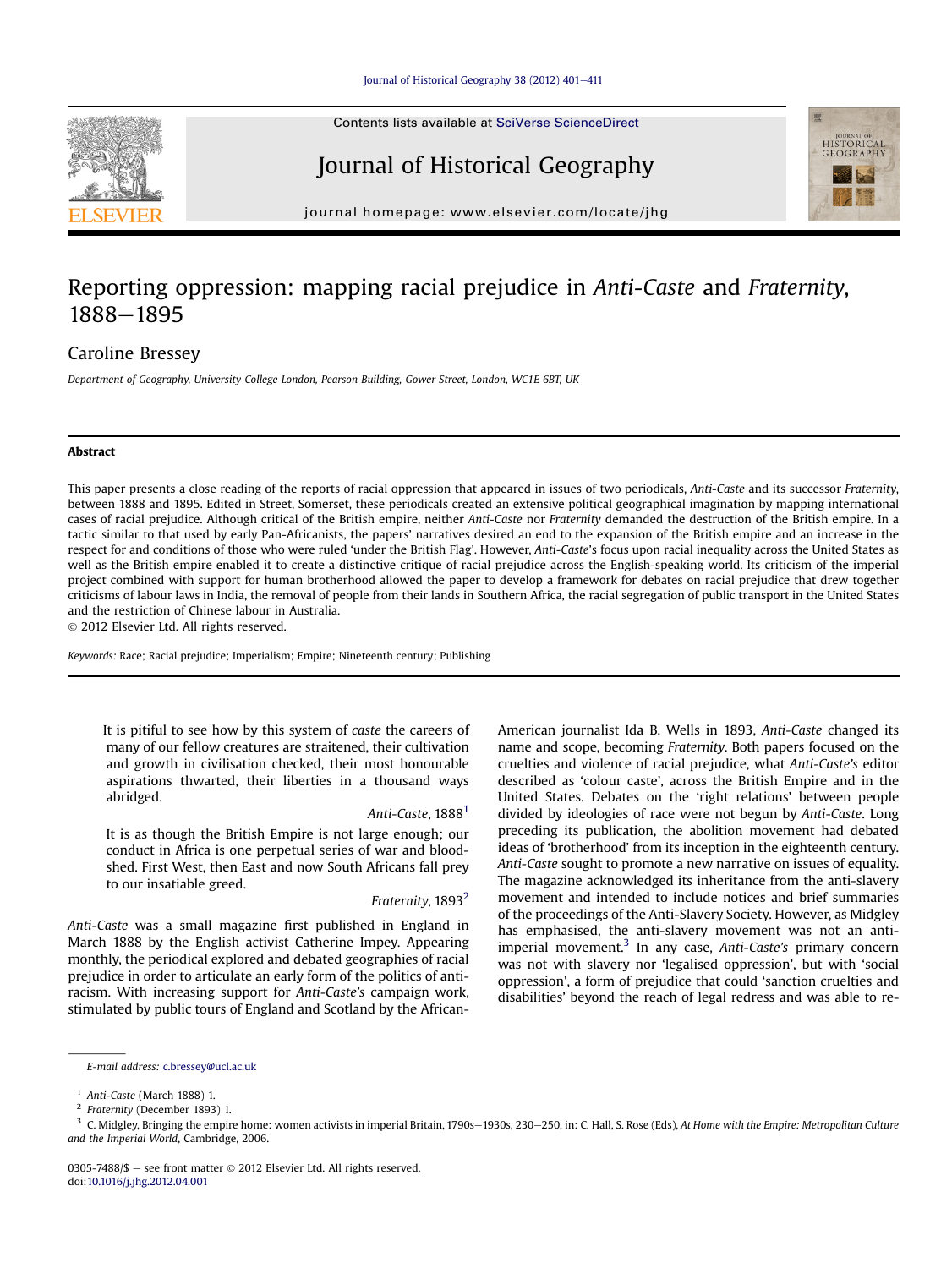<span id="page-1-0"></span>establish and maintain 'legislative encroachments on the primary rights of citizenship.'<sup>4</sup>

Building on Porter's 1968 account of Critics of Empire, numerous historians have sought to examine the nature of imperial critiques and their authors' relationship to 'anti-imperialist' sentiment and movements. $5$  As both Burton and Claeys have noted, many authors mark the Anglo-Boer conflict between 1899 and 1902 as the moment reformers began to develop more systematic critical engagements with imperialism.<sup>6</sup> Yet there is a 'back story about empire and progressive politics that remains to be told.<sup>,7</sup> Although they may not strictly meet definitions of antiimperialism applied to radicals of the twentieth century, a wide variety of Victorian liberals, socialists, positivists and nationalists engaged in critical discussions about the existence and expansion of the British empire from within the United Kingdom. $8$  These men and women wrestled with debates over 'race' and imperial expansion and their discussions reflected a variety of opinions and policies on how British imperial power might be curtailed. Many of these ideas came from collaborative politics, though not all sought to redefine social or political equality. For example, Lynch argues that between 1840 and 1875 anti-imperialism became an important theme within Irish nationalism, but admits this form of anti-imperialism had a complex relationship with anti-racism.<sup>9</sup> While Thomas Davis argued that imperialists were driven by a lust for blood, power and plunder (arguments later to be stressed in Anti-Caste and Fraternity) and that justice and pity knew 'no distinctions of clime, or race' (for an article in his paper The Nation in 1842), his ideas were formed through ideas of nationhood.10 Although criticised for it by other Irish nationalists, John Mitchel was able to argue for Irish nationalism and against British imperialism, yet remain a staunch supporter of slavery in the United States.<sup>11</sup>

Later in the nineteenth century Indian nationalists were often sympathetic to Irish Home Rule and O'Malley illustrates moments of collaboration between the two groups during this and subsequent periods.12 The work undertaken by activists Alfred Webb and Dadabhai Naoroji who formed a close friendship and maintained political ties of 'cosmopolitan nationalism' illustrates how effective these connections proved in the  $1890s$ .<sup>13</sup> It is within this context of early progressive politics that Anti-Caste was established. In the same year that Anti-Caste began publication, William Digby founded the Indian and Political General Agency in London in collaboration with the Indian National Congress in order to raise grievances from India in the British press and Parliament.<sup>14</sup> Through Anti-Caste Impey sought to challenge the 'Colour Line' that was being drawn out in both the United States and the 'settler colonies'. However, though critical of imperial expansion, neither Anti-Caste nor Fraternity demanded the immediate dismantling of the British empire. In a tactic similar to that used by early Pan-Africanists, the papers' narrative desired an end to the expansion of the British empire, and an increase in the respect for and conditions of those who were unfortunate enough to be ruled 'Under the British Flag'.<sup>15</sup>

The politics of Anti-Caste were created and maintained through its monthly publication, and like the periodicals of the Anti-Slavery Society and the Aborigines' Protection Society (APS), Anti-Caste was the main vehicle used to disseminate Impey's distinctive contribution to what Mitcham identifies as a 'humanitarian complex.' 16 Mitcham presents the Anti-Slavery society and the APS as two nodes within a larger network of organisations formed in the course of the nineteenth century to 'protect' or speak for particular social groups. Organisations within the 'humanitarian complex' were linked through overlapping memberships, flows of people and correspondence. Anti-Caste was linked to both the Anti-Slavery Society and the APS, but differed in one key respect: it did not seek to 'protect' or 'speak for' a particular social group. Impey aimed for Anti-Caste not to act as a space of mediation between 'native' people and imperial power, but to be a place where a conversation 'with the Negro rather than talking about the Negro' could take place.17

However, as Mitcham argues, emphasising the overlapping connections between social movements can illuminate interconnections between black and white activists. Impey insisted, as outlined below, that an international 'anti-caste' or 'emancipation' movement that united Indian, African, European and American activists across national and 'racial' boundaries was required to combat rising racism. Examining interconnections can also reveal where theoretical and practical politics between groups within the 'humanitarian complex' diverged. Impey took a keen interest in the work of the APS and her family were committed subscribers of an organisation whose members placed themselves at odds with mainstream opinion.18 Over time, however, Impey did not find the kind of political reflection she thought was needed in the Aborigines' Friend. She established Anti-Caste because 'no one else was

 $^7$  Burton, New narratives of imperial politics in the nineteenth century (note 6), 120.

<sup>11</sup> Lynch, Defining Irish nationalist anti-imperialism (note 9).

17 Anti-Caste Supplement to Anti-Caste (January 1891) 1.

<sup>4</sup> Appeal Concerning the Treatment of Coloured Races, MSS Brit Emp S. 20 E5/8, Bodleian Library of Commonwealth and African Studies at Rhodes House, University of Oxford (hereafter RHO).

<sup>&</sup>lt;sup>5</sup> B. Porter, Critics of Empire: British Radicals and the Imperial Challenge, London, 2008 (first published 1968). An overview of contributions to the field can be found in S. Howe (Ed.), New Imperial History Reader, London, 2008.

 $6$  A. Burton, New narratives of imperial politics in the nineteenth century, in: C. Hall, S. Rose (Eds), At Home with the Empire: Metropolitan Culture and the Imperial World, Cambridge, 2006, 212-229:120; G. Claeys, Imperial Sceptics: British Critics of Empire 1850--1920, Cambridge, 2010.

<sup>&</sup>lt;sup>8</sup> For an examination of this historiography and examples of actors from the Peace Society and Irish nationalists see Claeys, Imperial Sceptics (note 6).

<sup>&</sup>lt;sup>9</sup> N. Lynch, Defining Irish nationalist anti-imperialism: Thomas Davis and John Mitchel, Éire-Ireland 42:1 & 2 (2007) 82-107.

<sup>10</sup> Lynch, Defining Irish nationalist anti-imperialism (note 9), 91.

<sup>&</sup>lt;sup>12</sup> K. O'Mally, Metropolitan resistance: Indo-Irish connections in the Inter-war period, in: R. Ahmed, S. Mukherjee (Eds), South Asian Resistances in Britain 1858-1947, London, 2012, 125-139.

<sup>&</sup>lt;sup>13</sup> J. Regan-Lefebvre, Cosmopolitan nationalism in the Victorian Empire: Ireland, India and the Politics of Alfred Webb, Basingstoke, 2009.

 $14$  N. Owen, The British Left in India: Metropolitan Anti-Imperialism 1885-1947, Oxford, 2007.

<sup>&</sup>lt;sup>15</sup> For example, the African Association, formed by members of the African diaspora living in London in 1897 sought to promote and protect the interests of subjects of African descent who lived 'in British colonies and other places' through 'appeals to British and the colonial governments to redress their wrongs': quoted in O. Mathurin, Henry Sylvester Williams and the Origins of the Pan-African Movement, 1869-1911, London, 45. This narrow focus on British imperial rule was broadened out for the Pan-African conference hosted by the association in London, 1900 see J. Schneer, London 1900: The Imperial Metropolis, London, 1999.

<sup>&</sup>lt;sup>16</sup> R. Mitcham, Geographies of Global Humanitarianism: The Anti-Slavery Society and the Aborigines Protection Society, 1884-1933, PhD, Royal Holloway, University of London, 2001.

<sup>&</sup>lt;sup>18</sup> J. Heartfield, The Aborigines' Protection Society: Humanitarian Imperialism in Australia, New Zealand, Fiji, Canada, South Africa, and the Congo, 1836–1909, London, 2011; Impey to Chesson, March 1885, Brit Empire s18 C138, RHO.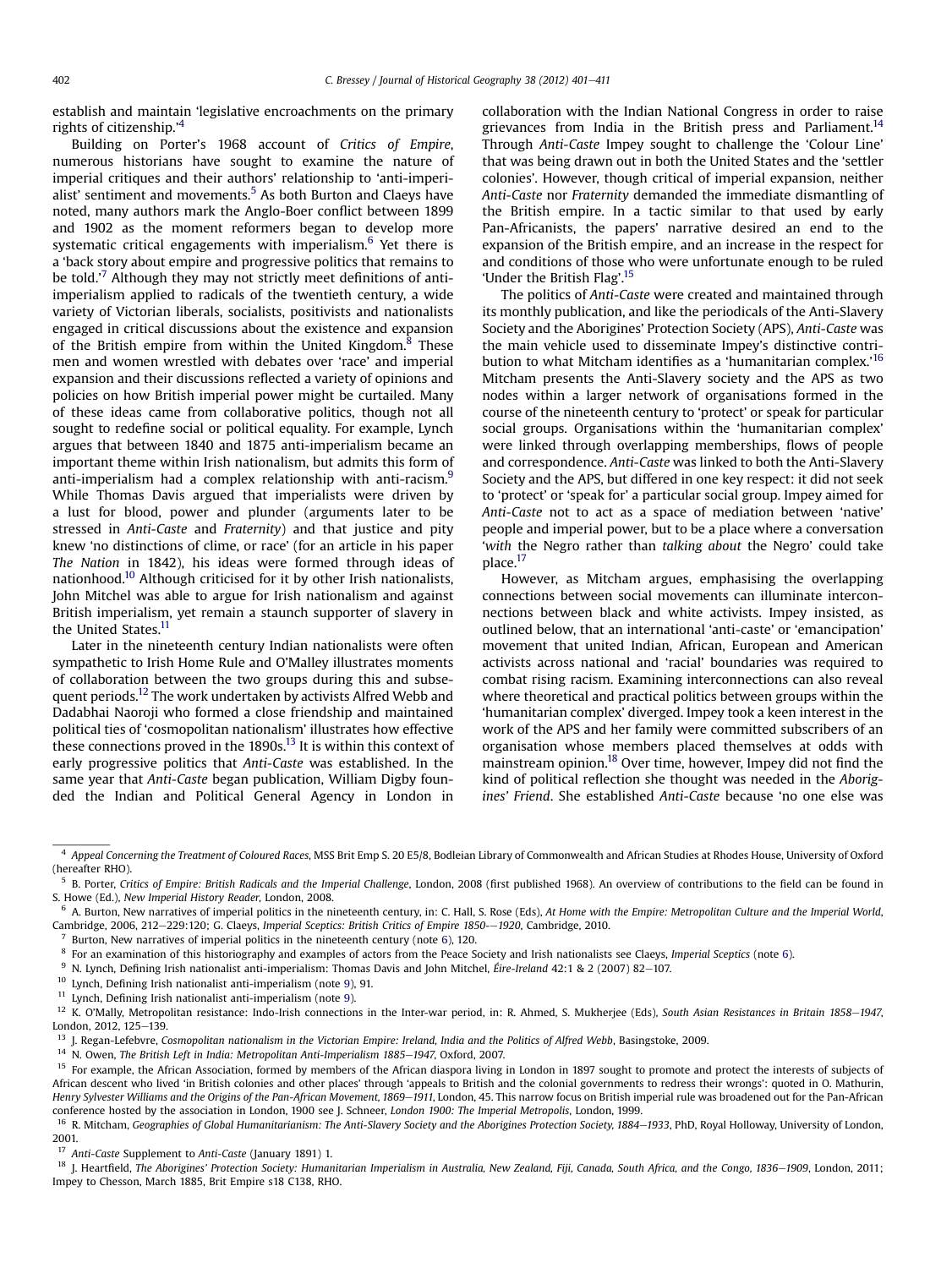<span id="page-2-0"></span>saying what I wanted said  $-$  or not saying it to the people I felt I might reach.'<sup>19</sup>

Through a detailed reading of the contents of Anti-Caste and its successor Fraternity, this paper maps the reports of racial oppression which appeared in issues between 1888 and 1895.<sup>20</sup> The paper follows Miles Ogborn's lead in presenting a close examination of the geographies of reading and writing in order to draw out understandings of racialised power and oppression at the end of the nineteenth century.<sup>21</sup> This examination, told through examples of the content, distribution and consumption of Anti-Caste seeks to illustrate how the production and reading of a single, relatively marginal, journal can enable greater access to the ideas of progressive politics in the late nineteenth century. This reading illustrates that Anti-Caste's focus upon racial inequality within the United States and the British empire enabled it to create a powerful critique of racial prejudice across the (mostly) English-speaking world. Anti-Caste's criticism of the imperial project, combined with its support for human brotherhood, allowed the periodical to develop a framework for interpreting racial prejudice that drew together criticisms of labour laws in India, the removal of people from their lands in Southern Africa, the racial segregation of public transport in the United States and the restriction of Chinese labour in Australia. Following an introduction to the structure of Anti-Caste and its readership, the paper focuses particularly upon debates on racial segregation in the United States, a topic that was regularly discussed in both Anti-Caste and Fraternity, and the actions of Cecil Rhodes and his South Africa Company.

# Geographies of a new community

Anti-Caste, a small four-page, densely printed monthly magazine, was founded and edited by a white Englishwoman, Catherine Impey. Born into a Quaker family in Street, Somerset, Impey edited and distributed the paper from the small west country town that remained her home from her birth in 1847 until her death in 1923. Despite her contribution to radical politics, articulated through her distinctive and politically challenging imaginative geographies, Impey remains a relatively littleknown figure. This is perhaps in part because, despite the extensive archive she must have created in connection to the production and distribution of Anti-Caste, few of her personal papers have survived. VronWare noted in 1992 that Impey seemed to have been forgotten by British commentators, the only substantial record of her activism provided in the autobiography of the African-American journalist Ida B. Wells  $(1862-1931).^{22}$  A few other authors have since looked at different aspects of Impey's philanthropic work, particularly examining her role in developing international humanitarian networks. $^{23}$  Of particular interest has been her high-profile anti-lynching campaign which brought Wells to Britain in 1893 and 1894.<sup>24</sup>

In 1893 Impey passed the editorship of Anti-Caste to Celestine Edwards. Edwards' parents were a poor French-speaking couple from Dominica, and he was the youngest of their nine children. According to Fryer's account, when he was twelve Edwards stowed away on a French ship and began his adult life as a seaman. Sometime during the 1870s he settled in Britain, firstly living in Edinburgh, where he developed his lecturing career on behalf of the temperance movement, speaking in the city and elsewhere in Scotland. Around 1880 he moved to Sunderland and then down to London's East End. Here he worked as a casual building worker and earned a reputation as a public speaker in Victoria Park. In 1892 he became the editor of Lux, 'a Christian Evidence Newspaper', allowing Fryer to identify him as Britain's first black editor. $25$ 

In Street, Impey was part of a strong Quaker community. This commitment to the principles of the Society of Friends, including social activism, had a profound influence on her life. As an obituary for Impey in The Friend reflected in 1924, 'she lived her religion  $-$  it was not part of her life but the whole of it  $-$  it dominated all of her actions.<sup>26</sup> Impey's personal and political Quaker networks in Street and throughout Britain supported her 'anti-caste' work, both in the foundations of the Anti-Caste readership and the theoretical underpinnings of her writings. As Heartfield has recently observed, the Anti-Slavery Society campaigns had created a broad organisational structure that included an extensive Quaker network. The APS drew on this Quaker network for its campaigning, as did Impey when she established Anti-Caste.<sup>27</sup> As part of her Quaker activism Impey was a committed temperance worker for the Grand Lodge of England. Impey served on the Negro Mission Committee for the IOGT (International Order of Good Templars), and represented the Grand Lodge at the Right Worthy Grand Lodge held in Stockholm in 1885.<sup>28</sup> Her work with the temperance movement also supported visits to the United States where she encountered extreme racial prejudice and segregation first hand for the first time. Although Impey came to be critical of both the APS and the organisational structures of the temperance movement, they provided her with an introduction to and a working knowledge of the maintenance of international networks that she would use and develop for Anti-Caste.

The first issue of Anti-Caste included a lengthy introductory editorial. There were no advertisements, but on the back page notices were carried for the Indian Association, the Anti-Slavery Society and the APS. Impey's audience did include APS subscribers. Initially Impey's cousin wrote to Frederick Chesson, Secretary of the APS with whom Impey had collaborated in the past, asking him if a circular about the new Anti-Caste publication could be sent out to APS members. A letter from Impey to Chesson in March 1888 indicated that she had not yet heard from the APS on how their subscribers might be directly informed of her new publication.<sup>29</sup> The publication of details of subscriptions and donations received by the

<sup>&</sup>lt;sup>19</sup> Impey to Booker T. Washington, March 1890, The Booker T Washington Papers, 3, 33, Illinois, 1974.

<sup>&</sup>lt;sup>20</sup> Fraternity continued publication until 1897. A split in the 'anti-caste movement' in 1894 meant its editorial control was not connected to Impey after Edwards' death, aspects of the split are discussed below.

<sup>21</sup> M. Ogborn, Indian Ink: Script and Print in the Making of the English East India Company, Chicago, 2007.

<sup>&</sup>lt;sup>22</sup> V. Ware, Bevond the Pale: White Women, Racism and History, London, 1992.

<sup>&</sup>lt;sup>23</sup> For example D. Lorimer. Reconstructing Victorian racial discourse: images of race, the language of race relations and the context of black resistance' in: G. Gretchen, (Ed.), Black Victorians/Black Victoriana. New Brunswick, NJ, 2003, 187-208; S. Holton, Segregation, racism and white women reformers: a transnational analysis 1840-1912, Women's History Review 10:1 (2001) 5-26; C. Bressey, Early anti-racism and feminism in Britain, Women: A Cultural Review 21 (2010) 279-291.

<sup>&</sup>lt;sup>24</sup> For example, C. Kercher, Ida B. Wells and her allies against lynching: a transnational perspective, Comparative American Studies 3 (2005) 131-151; S. Silkey, Redirecting the tide of white imperialism: the impact of Ida B. Wells's transatlantic antilynching campaign on British conceptions of American race relations, in: A. Boswell, J. McArthur, (Eds), Women Shaping the South, London, 2006, 97 $-119$ .

<sup>25</sup> P. Fryer, Staying Power: The History of Black People in Britain, London, 1984.

 $26$  The Friend (January 4 1924) 19, original emphasis.

<sup>&</sup>lt;sup>27</sup> Heartfield, The Aborigines' Protection Society (note [18](#page-1-0)); S. Holton, Kinship and friendship: Quaker women's networks and the women's movement, Women's History Review 14 (2005) 365-384.

<sup>28</sup> The Good Templars Watchword (April 20 1885) 253.

<sup>&</sup>lt;sup>29</sup> Impey to Chesson, March 1888, Brit Empire s18 C138, RHO. Chesson died in April 1888.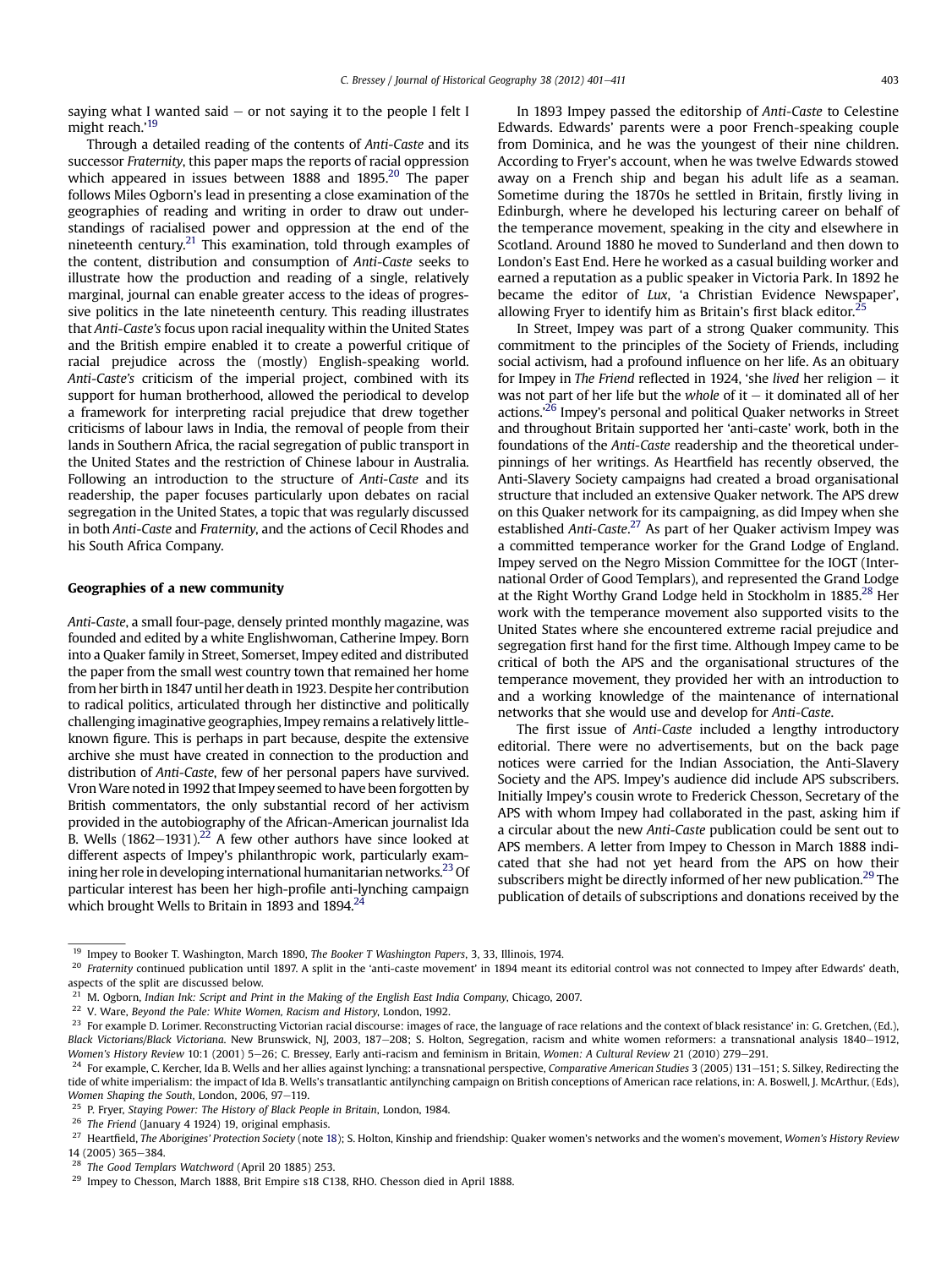APS between April 1890 and March 1891 allows for a comparison of the supporters of the APS and subscribers to Anti-Caste in 1890. Of the named APS supporters 6% also appear on the Anti-Caste list, including the Quakers Joseph Rowntree, William Rowntree, Hannah Joseph Sturge and Walter Sturge. It is likely that there was greater interchange between the two groups through household subscriptions, for example Catherine's older sister Ellen maintained the Impey's APS subscription.30 Impey was more successful in attracting overseas readers to Anti-Caste. The 1890/91 APS list identifies only 3 out of 215 supporters as based overseas compared to 35 of Anti-Caste's 315 subscribers (see [Table 1\)](#page-4-0), among them the civil rights activist Frederick Douglass (then US Minister to Haiti), A. S. Dillet in the Bahamas and Harriet Colenso (an activist from Natal who, despite the success of their collaboration on the Zulu Defence Committee, was often at odds with the society). $31$ 

Impey had written to Douglass in 1883 outlining her ideas for an 'Anti-Caste Society to take up the work where the Anti-Slavery Society dropped it' and the pair may have met when Douglass was in London in 1887.<sup>32</sup> Certainly Douglass supported the paper and told Impey that 'Anything you can do to expose this foul spirit [caste] and enlighten the moral sentiment of your countrymen on this subject excites our gratitude and increases our hopes of a better future.<sup>33</sup> Like Impey, Douglass opposed 'coloured Americans making themselves a separate class any more than they are compelled by circumstances to do.'<sup>34</sup> Douglass' comment illustrates that Impey's use of the term 'caste' spoke to evolving debates among African-Americans as to whether they should develop their communities within a segregated society. Douglass was a strong opponent of segregation or separatist movements unlike Booker T. Washington whose 'colored' technical institutes and acceptance of segregation as a means to eventual integration would be openly criticised by W. E. B. Du Bois.35 The presence of Douglass and Colenso on Impey's list suggests that although members of the APS saw themselves as actively engaged in challenging mainstream attitudes to racial prejudice and colonial expansion, those with more radical intent took greater interest in Anti-Caste's content and political aims. On the other hand Anti-Caste was not connected into power-making structures in the same way as the APS. Supporters of the APS included a network of M.P.s which kept them linked to official power.<sup>36</sup> The Liberal MP Henry Joseph Wilson did subscribe to Anti-Caste for a time but there is no record of him asking questions in the House of Commons on lynching, the Assam tea gardens, or other issues directly linked to the content of the paper.<sup>3</sup>

Although the majority of Anti-Caste subscribers continued to be based in Britain (see [Table 1\)](#page-4-0), copies were sent to individual subscribers in the United States, the Caribbean, Australia and West Africa. In addition subscribers supported the distribution of free copies of the magazine through their regular subscriptions and additional donations. With these funds Impey posted issues of Anti-Caste and later Fraternity for free distribution to readers in India and the United States. In January 1890 Impey reported that 150 copies of Anti-Caste were sent monthly to an elder of the African Methodist Episcopal Church for distribution in South Carolina.<sup>38</sup> Finances permitting, Impey aimed for a distribution circulation of around 3000 copies a month, and on at least one occasion, in June 1893, this rose to 7000. These figures seem to compare favourably with the Aborigines' Friend which had its circulation reduced to 1500 copies a month in 1899.<sup>39</sup> With the launch of *Fraternity* in 1893 Edwards' declared his intention to maintain circulation numbers at 7000 and hopefully increase them.<sup>40</sup>

Edwards announced the new format of the magazine in July 1893. Although renamed Fraternity, it was closely related to Anti-Caste, at first using the same page settings. Fraternity was a far larger paper and consequently more expensive to produce. $41$ Edwards introduced space for advertisements, but as these were often closely related to the causes of the paper and published by Lux Newspaper and publishing it is hard to determine if they contributed to the new costs being incurred. Impey was asked to tap into her Quaker networks and seems to have had some success as Fry's Cocoa also placed advertisements. Fraternity's larger format allowed for more articles, longer editorials and greater comment. The heavy workload contributed to Edwards' untimely passing in July 1894. After his death two newspapers, Fraternity and a new publication the Bond of Brotherhood, competed for his former readers. Dissatisfied with their editorial focus, Impey re-launched Anti-Caste in 1895, but this new volume lasted only three issues. Its cessation marked the decline of the Anti-Caste movement.<sup>42</sup>

#### Imaginative geographies and the language of 'race'

The aim of Anti-Caste was to challenge the increasing segregation or 'colour line' that was being drawn throughout the world, particularly in the United States and white 'settler colonies'. In their recent assessment of the evolution of white supremacist ideology at the end of the nineteenth century, Lake and Reynolds highlight an increasing conflict within the British Empire between the selfgoverning white dominions and India, as one outcome of the political mobilisation of white men. $43$  Seeking to challenge these hardening divisions, Impey attempted to mobilise a counternetwork which would unite 'people of any country

<sup>33</sup> A private letter from Douglass to Impey published in Anti-Caste (August 1889) 4.

<sup>36</sup> Heartfield, *The Aborigines' Protection Society* (note [18](#page-1-0)).

On the circulation of Aborigines' Friend see Mitcham, Geographies of Global Humanitarianism (note [16\)](#page-1-0).

<sup>40</sup> Fraternity (July 1893) 1.

<sup>&</sup>lt;sup>30</sup> Subscriptions and Donations received, The Aborigines' Friend, April 1891, 178-180. Catherine and Ellen lived together in Street for their entire lives. Ellen died in 1921.  $31$  On Colenso see Heartfield, The Aborigines' Protection Society (note [18\)](#page-1-0).

<sup>&</sup>lt;sup>32</sup> Impey to Douglass, February 1883, The Frederick Douglass Papers at the Library of Congress, Washington.

<sup>34</sup> Anti-Caste (August 1889) 4.

<sup>&</sup>lt;sup>35</sup> J. Tyner, The Geography of Malcolm X: Black Radicalism and the Remaking of American Space, London, 2006.

<sup>&</sup>lt;sup>37</sup> Wilson did raise related issues, e.g. questions on excessive deaths in Bengal prisons (Hansard HC Debates 02 March 1896 Vol. 37 cc1481-2); Departmental appointments in India (Hansard HC Debates 25 June 1897 Vol. 50 c559).

<sup>&</sup>lt;sup>38</sup> Overseas distributors were reported in the annual reports published in Anti-Caste. Following the establishment of Fraternity and the Society for the Recognition of the Brotherhood of Man Impey reported on behalf of the West of England Branch that their principal work had been to fund the free distribution of Fraternity and about 18,000 copies had been sent to India, China, South and West Africa, Europe and to some hundreds of persons in the United States and the West Indies. Brit Emp S. 20/8, RHO.

<sup>&</sup>lt;sup>41</sup> The circulation costs of 1200 copies of Fraternity were equal to about 4000 of Anti-Caste, Brit Emp S. 20 E5/7, RHO.

<sup>&</sup>lt;sup>42</sup> Fraternity continued until 1897, the Bond of Brotherhood was established in parallel and read by supporters of Impey until she re-launched Anti-Caste. To judge from what has been located in UK archives to date, all three papers ceased publication by the end of 1897. The term 'Anti-Caste movement' was used on the inside cover of a reproduction of Why is the Negro Lynched, by Frederick Douglass, which was edited and republished by Anti-Caste following his death.

<sup>&</sup>lt;sup>43</sup> M. Lake and H. Reynolds, Drawing the Global Colour Line: White Men's Countries and the International Challenge of Racial Equality, Cambridge, 2008.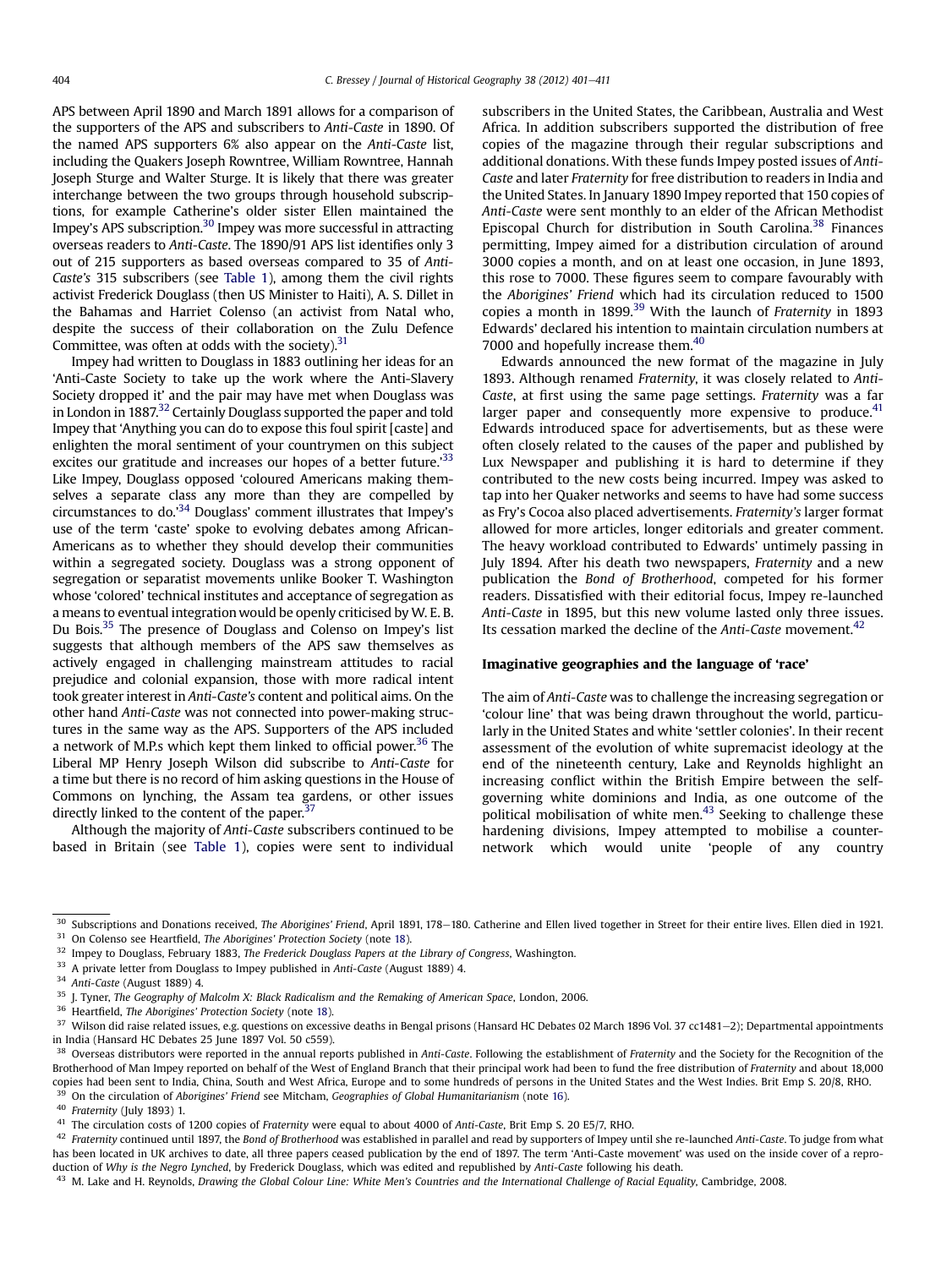<span id="page-4-0"></span>

| Anti-Caste: data on monthly subscriptions and circulation, 1888-1894. |  |
|-----------------------------------------------------------------------|--|
|-----------------------------------------------------------------------|--|

| Year | Total subscribers | Overseas subscribers     | Monthly circulation | Sources                                        |
|------|-------------------|--------------------------|---------------------|------------------------------------------------|
| 1888 | 189               |                          |                     | Anti-Caste Jan 1890 Supplement                 |
| 1889 | 248               | 16                       |                     | Anti-Caste Jan 1890 Supplement                 |
| 1890 | 315               | 35                       | Up to 3500          | Anti-Caste Jan 1891 Supplement, Feb-March 1892 |
| 1891 | 302               | 44                       | 3500                | Anti-Caste Feb-March 1892, Jan 1893            |
| 1892 | 313               | 25                       |                     | Anti-Caste Jan 1893                            |
| 1893 | -                 | $\overline{\phantom{a}}$ | Up to 7000          | Fraternity July 1893                           |
| 1894 | 300               | 25                       |                     | Anti-Caste March 1895                          |

Note. Details of the location of subscribers within the UK were not given, apart from those in Ireland (included here within 'overseas'). The numbers are perhaps better thought of as household subscriptions rather than individual subscribers. For example, the subscription entry for 'Ferris, Maria and Gulieima Smith' (1892) has been counted as a single subscription as has 'Saffron Waldon School, Girls 2nd Class' (1890).

 $blacks + whites + Indians$  Africans Americans Europeans all in one roll'.<sup>44</sup> She resisted particular support for nationally-based organisations, arguing that a broad based, integrated international organisation was needed one 'that was as truly English as it was American as truly Indian as English.' <sup>45</sup> This was the vision that Impey projected in Anti-Caste, by presenting the voices of 'people of colour' from across the world in the same space, Impey produced a space that challenged conventional interpretations of international race relations. Aware that the large majority of her readership was based in Britain, Impey sought to create an imaginative geography that would connect them to this international collective and the individuals whose plight they read about in her paper. Through articles critical of life 'Under the British Flag' she perhaps hoped that readers would take some personal responsibility for their fellow subjects and turn sympathy into action.

... we the English are, as it were, but an inner cluster of the big crowd of British subjects, the masses of whom live in lands other than ours, and have been brought under British rule sometimes voluntarily but more often, we fear, by force and fraud, and for ends not purely disinterested. Now they, like us, press round the same British Government, with its mighty and cumbrous machinery of State, looking to it, as we look to it  $$ though almost despairingly at times  $-$  for the administration of justice, for power to carry out necessary reforms, for the redress of public grievances. To hold the power for weal or woe over tens of millions of human families is indeed an appalling responsibility. One is led to wonder how long the slender fabric of the empire shall hold together? Especially does this thought press when the bitter cry of suffering and oppression reaches us from some outer part of the great crowd. $46$ 

Although a sense of distance is central to this imaginary, Impey was aware that 'by setting people off at a distance from us' it was easy to 'imagine differences which have no existence in fact' and she was adamant that 'No matter what colour people are  $-$  yellow, brown, black, olive, white - all of them are just men and women like ourselves.'<sup>47</sup> Despite her emphasis on international connections, this inclusion of whiteness was a rare reference to the complex prejudices in operation against white people, particularly members of the Irish and Jewish diaspora. This absence may have been because Impey saw these groups as being part of the migrants who took on racist views as they travelled to take advantage of new opportunities in Africa, India and the Australian 'Working Man's Paradise'.<sup>48</sup> References to Russia's treatment of political prisoners, and the report of the refusal to admit a 'Hebrew man, mainly it is charged owing to racial prejudices' to a social club in New York were made. Their atypical presence suggests that although aware of forms of oppression encountered by white people Impey chose not to regularly include these issues in Anti-Caste.<sup>49</sup>

This is not to say that Impey ignored the complex ideas of race based on normalised constructions of whiteness, as can be seen in her struggle to conceptualise a language of 'anti-racism'. In addition to ideas of 'caste', various terms were used to describe ethnic identities and oppression in article headlines: 'The proposed Afro-American league', the 'New York Coloured Mission', 'Mr Moody and the Colour-line', 'Women's suffrage movement and caste', the 'Australian native races', 'White Men not Hung in Georgia', 'Race Prejudice in India', 'Is there Caste in the Bahamas?', 'Black and White', 'The Racial War in America', 'Black Firemen' and 'Official favouritism in India' are a few examples. $50$  Beneath the headlines Impey would sometimes highlight the racial prejudice present in language by using grammatical markings particularly by placing words in italics or between inverted commas.

Readers were told that Anti-Caste expected to deal mainly with 'colour caste' because Impey had personal knowledge of its workings especially in the United States where she enjoyed 'the friendship and acquaintance of many of those known as "coloured" people.'<sup>51</sup> Telling readers about one of her visits to the United States in 1892 Impey described her attendance at a drawing room meeting in Philadelphia where an 'elderly white gentleman ... and the Editor of Anti-Caste, were the only "white" persons present in the company though some were but little darker  $-$  if at all.<sup>'52</sup> When discussing prejudice faced by the Chinese it was argued that '... legislating against particular races as such  $-$  each "race" composed as it is of caste numbers of individuals each different in attainments and capacity  $-$  is both unsafe and unjust.'<sup>53</sup>

- 49 Blackballing of a Hebrew gentleman, from Toronto Empire (March 1889), Anti-Caste (May 1889) 4.
- 50 'The proposed Afro-American league', Anti-Caste (March 1888) 2; the 'New York Coloured Mission', Anti-Caste (April 1888) 1; 'Mr Moody and the Colour-line', Fraternity (January 1894) 13; 'Women's suffrage movement and caste' and 'Australian native races' both Anti-Caste (May 1888) 1; 'White Men not Hung in Georgia' and 'Race Prejudice in India' both Anti-Caste (June 1888) 1; 'Is there Caste in the Bahamas?', Anti-Caste (October 1888) 1; 'Black and White', Anti-Caste (July 1888) 3; 'The Racial War in America' Fraternity (September 1893) 15; 'Black firemen', Fraternity (June 1894) 9; 'Official favouritism in India', Anti-Caste (March 1889) 2-3.

<sup>44</sup> Impey to Albion Tourgée, 25 March 1893, The Albion W. Tourgée Papers in the Chautauqua County Historical Society, Westfield, New York, original format.

Impey to Albion Tourgée, 25 March 1893, The Albion W Tourgée Papers.

Anti-Caste (December 1889) 2-3.

<sup>47</sup> Anti-Caste (April 1888) 2, original emphasis.

<sup>&</sup>lt;sup>48</sup> See N. Kirk, Comrades and Cousins: Globalization, Workers and Labour Movements in Britain, the USA and Australia from the 1880s to 1914, London, 2003.

<sup>51</sup> Anti-Caste (March 1888) 1.

<sup>52</sup> Anti-Caste (October 1892) 4.

<sup>53</sup> Anti-Caste (November 1888) 2, original emphasis.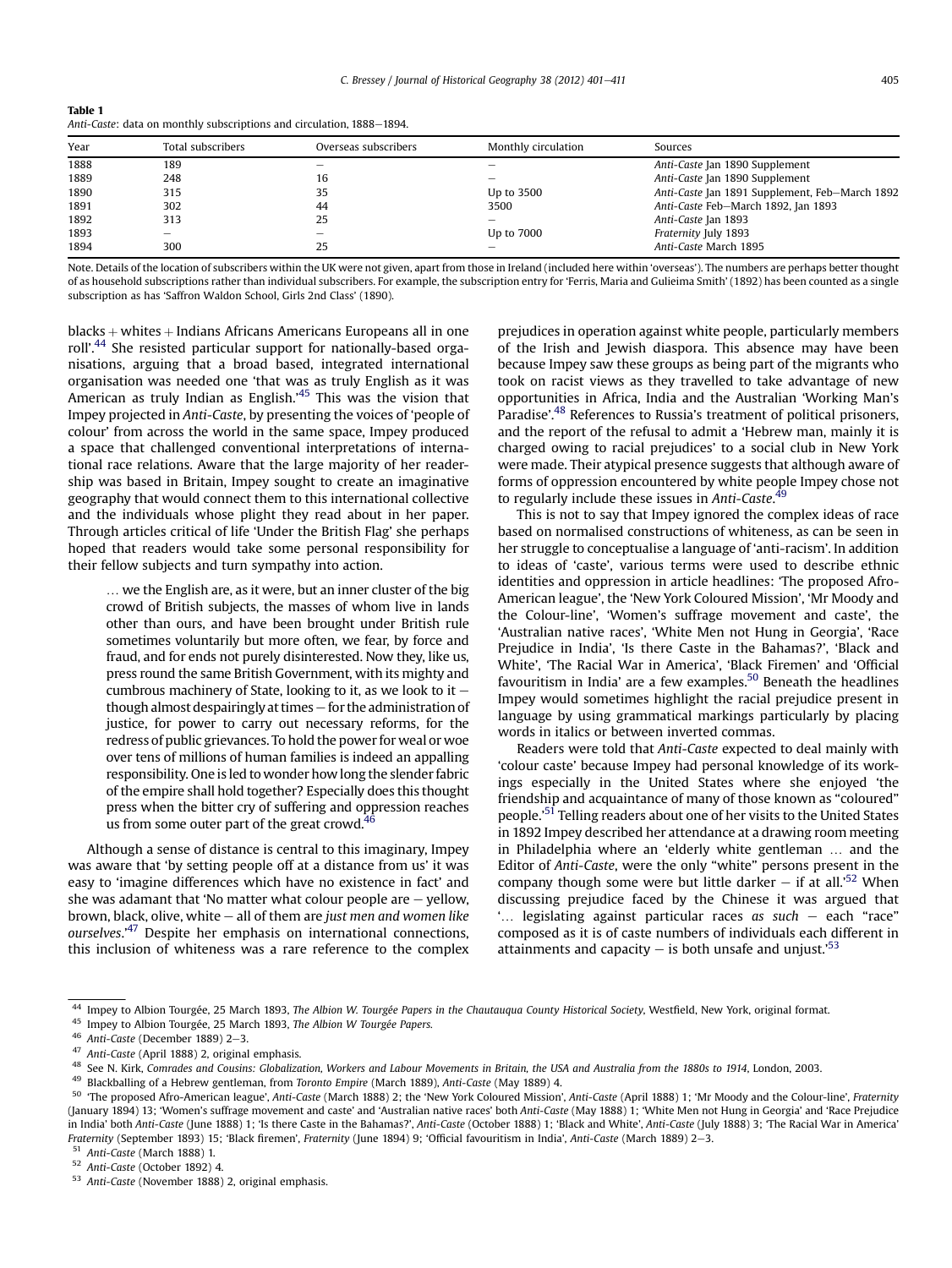<span id="page-5-0"></span>Aware that in order to challenge this injustice there was a need to talk 'with the Negro rather than talking about the Negro', Impey's original intention was for Anti-Caste to serve as a new space for the publication of original material by black authors, but she found contacting potential contributors beyond her US based contacts difficult.<sup>54</sup> Conscious of the dominance of the United States in the first issue, Impey wrote to the APS asking to be put in touch with potential contributors for future editions as she needed 'a larger number of African and other names  $-$  not for it to be so largely American.' <sup>55</sup> Although Impey failed to assemble the diversity of original contributors she hoped for, Anti-Caste was a space in which readers, through letters to the editor, could express views that were not found in other sections of the British media. However, there was little regular discussion of racial prejudice within the British Isles in Anti-Caste. An exception occurred in January 1889 when Impey commented upon a speech made by the Prime Minister Lord Salisbury, 'in which he sneered at our fellow subjects in India as "Black Men."' Speaking in November 1888, Salisbury was referring to the election campaign of the Indian nationalist Dadabhai Naoroji who had unsuccessfully stood for Parliament in Holborn in 1886. Reflecting on Naoroji's defeat, Salisbury had argued that 'however far we have advanced in overcoming prejudices, he doubted if we have come to that point when any British constituency would elect a black man.'<sup>56</sup> His remarks caused uproar and were seen by some to have contributed to Naoroji's successful election for Finsbury Central, London in 1892.<sup>57</sup> Anti-Caste saw Salisbury's openly racialised comments as a rare opportunity to discuss prejudice at home. This was not a claim that racial prejudice was absent in Britain, but an observation that in Britain caste lurked behind the political scenery, 'the prompter of so many a cowardly and bloody act on the part of our rulers  $-$  for once allowed his face to be openly seen.'<sup>58</sup>

As outlined in the papers' first editorial, Anti-Caste dealt mainly with issues of 'colour caste'  $-$  the politics of racial segregation and the racial prejudice it supported and encouraged.

It is our own belief that all arbitrary distinctions (or disabilities) based on differences of social rank, are "contrary to the mind of Christ" and that of all such distinctions the meanest and most cruelly irritating to the victims are those which are based purely on *physical* characteristics  $-$  sex, race, complexion, nationality  $-$  in fact form or deformity of any kind. $59$ 

Over the life of the journal debates over wider social oppressions were subsumed within discussions of racial discrimination. Deliberations in editorial columns reflect how difficult it was to capture in words the politics of racial prejudice. Impey wanted to 'shun that word "races" wherever I can  $-$  It implies in itself a distinction that is *unreal*. We are really one "race"  $-$  the "human race" the world over though of different varieties'.<sup>60</sup> Instead Impey employed 'caste' but she continued to struggle with the paradox of finding a language with which to discuss race without reinforcing its divisions.

As Horton illustrates, from the mid-1860s into the mid-1880s what she defines as 'anti-caste liberalism' represented an important strand of radical thought and activism for those opposed to segregation and racial discrimination in the United States.<sup>61</sup> Charles Sumner, a Bostonian who had been a leading anti-slavery senator, delivered a lecture on The Question of Caste in 1869. In this he outlined his hope for a future where man would subdue his pride of birth, prejudice of class, and pretension of caste. Following an outline of caste in India, he argued that in the United States white people claimed the place of the Brahmin while the Africans and Chinese were treated as if Pariahs.

The caste claiming hereditary rank and privilege is white; the caste doomed to hereditary degradation and disability is black or yellow, and it is gravely asserted that this difference of color marks difference of race which itself justifies the discrimination.<sup>62</sup>

An American Missionary article in 1882 used the term to discuss institutionalised forms of racial discrimination in the United States including increasing racial segregation on trains. An article on 'Caste in America' the following year turned its attention to racial segregation in churches. The article directly contrasted the Indian caste system with a two tiered American caste system. The United States' 'two castes are simply the white and the colored races... this proscription of the coloured races includes the Indian and the Chinaman.'<sup>63</sup> Although there is no evidence that Impey directly engaged with these particular works, it was from US discussions of caste that Impey took her meaning reflecting that 'I had only known of the American question when I began to publish Anti-Caste. The Indian religious caste I had heard of, but not the caste feeling of her rulers towards to Indians'. 64

Exactly what was or could be understood by the concept of caste was problematic, as the editor of Anti-Caste made clear:

Caste, What is it? We would give a great deal for a good searching definition of Caste, so expressed as to indicate wherein lies its mighty power of evil. Caste is an arbitrary and systematic restriction of persons to particular ranks of life on grounds other than those of individual merit and fitness. But this is still too vague.<sup>65</sup>

Attempts to be more specific about what it meant to be against race prejudice, that is how to distinguish the politics and principles of Anti-Caste, were reflected in the changing straplines that appeared on the papers' masthead. The first issue of Anti-Caste declared itself 'DEVOTED TO THE INTERESTS OF COLOURED RACES', but in August 1889 this changed to 'ADVOCATES THE BROTHERHOOD OF MANKIND IRRESPECTIVE OF COLOUR OR DESCENT'. The change was an attempt to reflect more accurately the need for action as well as sympathy. When the final volume of Anti-Caste was published in 1895 the strapline was

<sup>54</sup> Anti-Caste Supplement to Anti-Caste (January 1891) 1.

<sup>55</sup> Impey to F. Chesson, March 1888, Brit Empire s18 C138/163-174, RHO (note [29](#page-2-0)).

<sup>56</sup> Pall Mall Gazette (December 1 1888) 4.

<sup>57</sup> A. Duster (Ed.), Crusade for Justice: The Autobiography of Ida B Wells, Chicago, 1972; R. Visram, Asians in Britain: 400 Years of History, London, 2002. For examples of the ensuing debate see the Pall Mall Gazette (December 4 1888) (note 56), 11.

<sup>58</sup> Anti-Caste (January 1889) 1.

<sup>59</sup> Anti-Caste (March 1888) 1, original emphasis.

<sup>&</sup>lt;sup>60</sup> Impey to Albion Tourgée, June 16 1890, the Albion W. Tourgée Papers in the Chautauqua County Historical Society, Westfield, New York, original emphasis.

<sup>61</sup> C. Horton, Race and the Making of American Liberalism, New York, 2005.

<sup>62</sup> C. Sumner, The Question of Caste: Lecture, Boston, 1869, 10.

<sup>63</sup> Editorial: Caste on the cars in The American Missionary 36, 9, 259–260; Secretary Strieby, Caste in America in The American Missionary 37, 12, 376–382: 376.

<sup>&</sup>lt;sup>64</sup> Impey to Judge Albion Tourgée, June 1890, The Albion W. Tourgée Papers in the Chautauqua County Historical Society, Westfield, New York.

<sup>65</sup> Anti-Caste (April 1891) 2 original emphasis.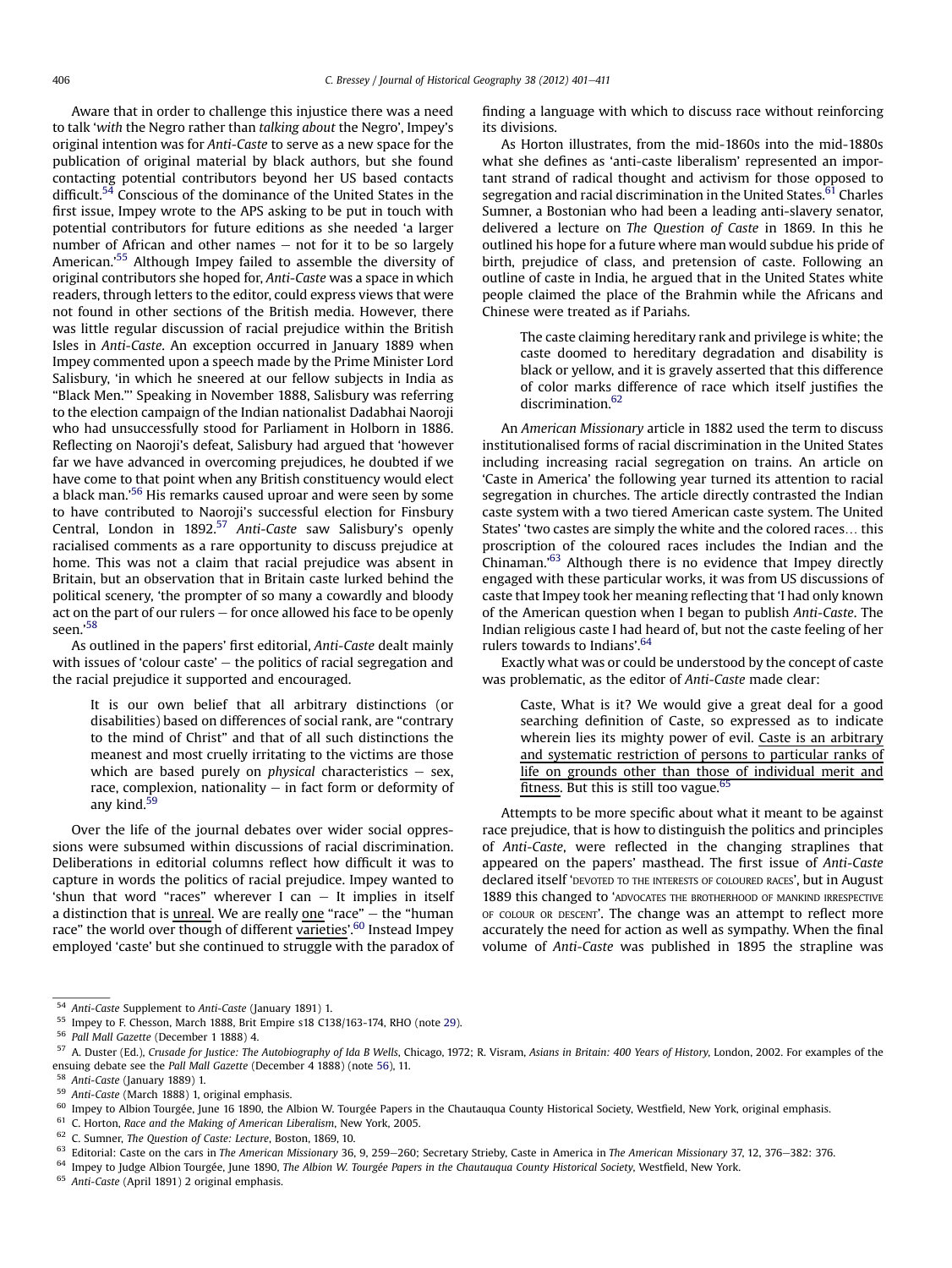greatly extended to: 'Assumes the Brotherhood of the entire Human Family, and claims for them their equal right to PROTECTION, PERSONAL LIBERTY, EQUALITY AND HUMAN FELLOWSHIP'.

Impey's commitment to an international brotherhood of man was directly linked to her Christian belief in an innate equality between all God's children. As such, Anti-Caste's critique was not a secularist one, and Impey's struggle with the language of race remained couched in a critical Christian vernacular. She argued that to allow oneself to be 'influenced in our conduct towards any person on the mere ground of colour' was irrational, unjust and contrary to the sprit of religion.<sup>66</sup> The originality of her critical analysis was not constrained by her faith-based interpretations as can be illustrated by setting Anti-Caste in the context of papers with similarly radical intent such as the secularist Our Corner. Founded by Annie Besant in 1883 Our Corner was a publication for 'freethought'. A mouthpiece for Besant's socialist and labour propagandist work, as McKay has observed, Our Corner moved into and then beyond socialism in search of answers to broad questions of inequality.<sup>67</sup> The paper regularly reported on conditions in Ireland and commissioned articles on Egypt, India and Afghanistan. In Our Corner the oppression of the Irish and Jewish communities across Europe were placed alongside, but appeared rather more regularly than discussions of bloodshed in Zululand and voting rights in Jamaica.

Although Our Corner did 'recognise in theory the brotherhood of the whole human race', it rarely presented the perspectives of people of colour on colonial exploitation.68 Comment usually took the form of critiques of colonial policy  $-$  the misuse of British power or Britons overstepping the boundaries of their liberal sensibilities. Columns produced by Charles Bradlaugh for the paper's Political Corner were routinely critical of the British government although he was not uncompromisingly supportive of anti-imperial movements. In December 1883 he argued that two explosions on the Underground had done much to serve the worst enemies of Ireland.<sup>69</sup> Critiques of imperial expansion in Africa also featured in Bradlaugh's column: an expedition to Bechuanaland was highlighted as a precursor to stealing more African territory; the annexation of the Transvaal an action which the British had no right to carry out. Yet descriptions of the 'natives' on the West Coast of Africa, 'Negroes' in Jamaica and 'half-breeds' in Canada were used without comment or reflection.<sup>70</sup>

The absence of discussions of oppression experienced by white people in Anti-Caste may have been due, in part at least, to the compact nature of the paper and thus reflect a strategic decision by its editor. Impey knew that the small size of the paper made it difficult 'to boil down good articles efficiently.' <sup>71</sup> Edwards' physical expansion of the paper in 1893 supported a broader geography of reporting including political geographies of whiteness. In addition a more critical reflection upon experiences and debates about race at home was present. November 1893 marked the beginning of an essay on 'Islam and the Brotherhood of Man' by Hajre A. Browne. Published over three issues, it sought to speak to an interest in Islam sparked by the recent establishment of Islamic missions in London, Liverpool and New York. Browne was pleased to note that the received wisdom in Europe that Islam was a religion of blood which preached death to all infidels, was slowly being undermined. Furthermore, the folly that had in the past prevented any reasonable discussion of Islam had largely been replaced by a desire to learn about the ancient religion. $<sup>7</sup>$ </sup>

In Fraternity the mistreatment and oppression of white minorities was given more space than the occasional illustrative sentence. It was perhaps the physical expansion of the paper that allowed Edwards to develop an editorial line that returned to broader issues of social oppression. The restrictions upon Jewish life in Siberia and the massacre of Catholics in Russian Poland were denounced.<sup>73</sup> The condition of Armenia, and Kurdish raids in Russian Armenia were highlighted as was the persecution of Russian Stundists (dissenters from the Greek Orthodox Church), and the practice of flogging them and declaring them to be insane condemned. The fact that their leaders were often imprisoned without trial was compared to the experience of African-Americans.<sup>74</sup> The arrest of anarchists in Paris and Nice and the resulting expulsion of fifteen Italians was reported in January 1894, but the Irish were still absent.<sup>75</sup>

#### Reporting oppression

Despite Impey's intention to support a diverse range of contributions, opinion pieces or original essays from black authors' were rarely produced. Most items for discussion came from reports in international newspapers. By keeping in touch with African-American, Indian and African newspapers such as the Freeman, India and Imvo Zabantsundu ('Native Opinion'), Impey presented Anti-Caste readers with voices that challenged white oppression. Imvo Zabantsundu, 'the first African newspaper of significance in the Cape Colony', was founded by John Tengo Jabavu  $(1859-1921).$ <sup>76</sup> Anti-Caste initially received a copy of Imvo Zabantsundu from the secretary of the APS, but it seems Impey was able to regularly obtain overseas papers directly from their editors.

Imvo Zabantsundu was highlighted in December 1890, when 'The Editor thankfully acknowledge[d] the receipt week by week from foreign lands, of numerous newspapers, etc, evidently often sent by those who themselves suffer by caste.' $^{77}$  Impey was especially indebted to the 'Editors of the Virginia Planet, Boston Courant, Philadelphia Sentinel, and the AME Church Quarterly Review (all Afro-American publications), and of the Freeman (Bahamas) ... whose papers have been supplied her gratis every week.'<sup>78</sup> These systems of periodical exchange formed an important source of content and contextual information for editors. In November 1894, Imvo Zabantsundu acknowledged receiving 'the Statesman, "an organ of the Coloured People in Colorado" . . We presume it comes as an "exchange" and are glad to have it on our list.'79

<sup>&</sup>lt;sup>66</sup> Anti-Caste Supplement (January 1890).

C. McKay, A Journal of Her own: the rise and fall of Annie Besant's Our Corner, Victorian Periodicals Review 42 (2009) 324-358.

 $^{68}$  McKay, A Journal of Her own (note 67), 322.

 $^{69}$  Our Corner (December 1 1883) 359.<br> $^{70}$  For example see Our Cerner (Septer)

For example see Our Corner (September 1885) (note 69), 178.

<sup>71</sup> Impey to Chesson, December 23 1887, Brit Empire s18 C138, RHO.

<sup>72</sup> Fraternity (November 1893) 8.

<sup>&</sup>lt;sup>73</sup> Fraternity (October 1893) 12, (January 1894), 9.<br><sup>74</sup> Eraternity (August 1893) 9.

Fraternity (August 1893) 9.

<sup>&</sup>lt;sup>75</sup> Fraternity Kurdish raids (August 1893) 10; Anarchists (9 January 1894) 9.<br> $\frac{76}{5}$  C Seunders Nassages, Jaupus and the Sauth African Man PULA Jaumal

<sup>&</sup>lt;sup>76</sup> C. Saunders, Ngcongco, Javabu, and the South African War, *PULA Journal of South African Studies* 11 (1997) 63–69, 63.<br><sup>77</sup> Anti Casta (December 1800) 2

Anti-Caste (December 1890) 2.

<sup>78</sup> Anti-Caste (January 1891) 2.

<sup>79</sup> Imvo (November 28 1894) 3.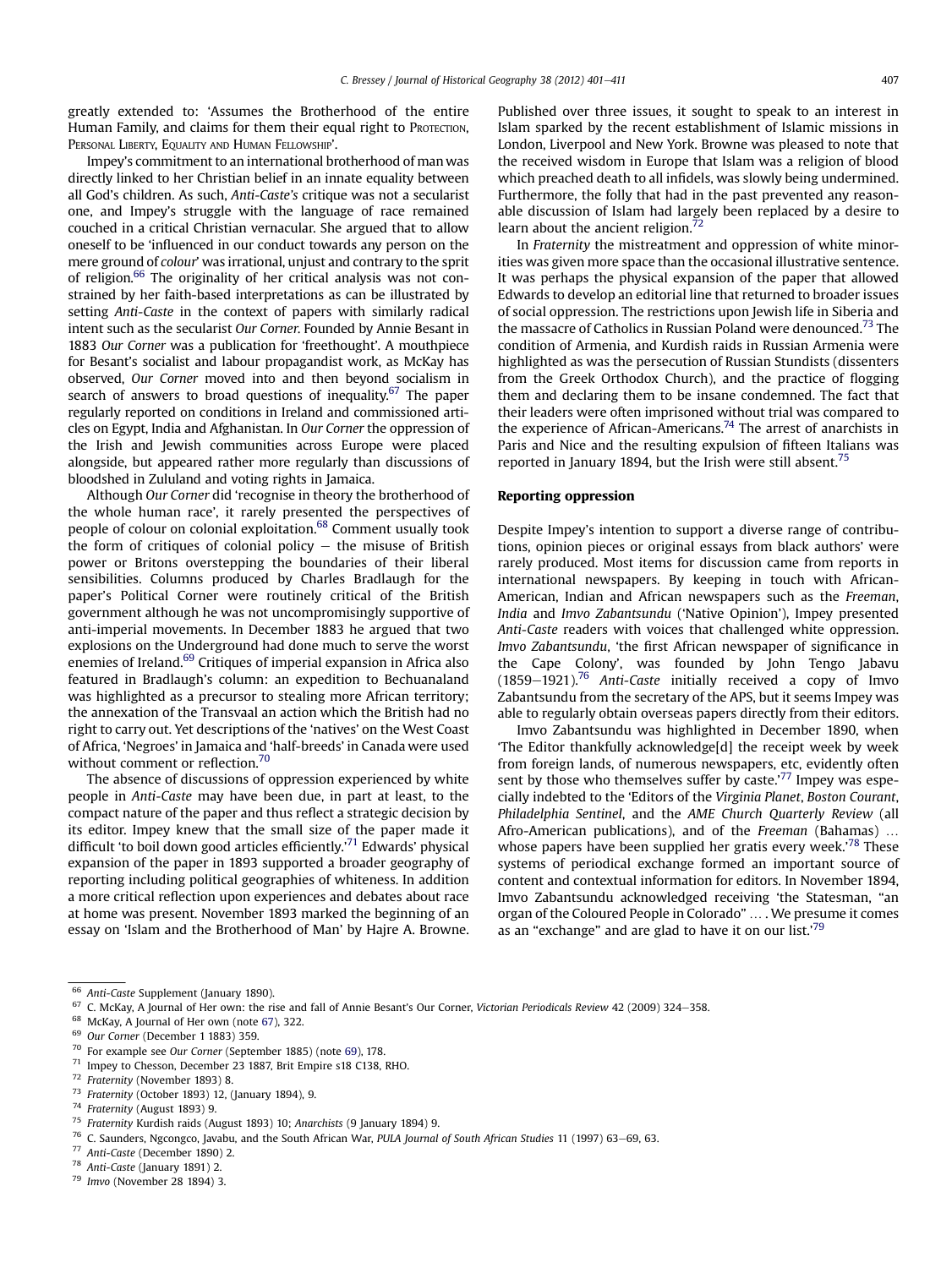<span id="page-7-0"></span>These international exchanges of print culture continued under Edwards' editorship. Not all articles in Fraternity were sourced, but many of them were presumably drawn from the international papers Fraternity received including Freeman, Richmond Planet, The Monitor, New York Age, Boston Courant, Cleveland Gazette, Barbados Tax-payer, Demerara Daily Chronicle, Asia and the Johannesburg Star.<sup>80</sup> Some articles and comment referencing the Colored American, (Chicago) Inter-Ocean, San Francisco Call and the Nashville Citizen did appear, alongside British newspapers such as the Manchester Guardian, Daily News, Leeds Mercury, Sheffield Independent and the Liverpool Post.<sup>81</sup> Edwards also introduced a new column 'Concerning Ourselves in the Magazines' which directed readers to items presumed of interest available in recently published periodicals.<sup>82</sup> As an example, the column in May 1894 referenced articles in Nineteenth Century, the Forum, Contemporary Review, Review of Reviews, Fireside Magazine, Home Words, the Indian Magazine, the Leisure Hour, World Travel and the British Medical Journal.<sup>83</sup>

Through their international networks Anti-Caste and Fraternity became spaces in which readers were informed about oppression in other places and could thus place their own experiences in a global context. Under the heading 'Men and Negroes', the Indian Messenger commented upon an article that had appeared in Anti-Caste about the treatment of 'coloured persons of position in Bermuda'. The racism they faced was directly compared to the experience of Indian men travelling on their own railways where a 'gentlemen' on the railways always meant a European. More offensive the author argued was its use as a counter-word to 'Natives', as if an Indian, no matter how exalted his position, could never be fit for the title of gentleman.<sup>84</sup>

Reporting on the exploitation of workers in the Empire for the benefit of British consumers was an effective way for Anti-Caste to demonstrate the everyday links between the British centre and the oppressed margins of the imperial crowd. The consumption of tea was one of the most obvious examples of this relationship. Joanna de Groot has illustrated that an essential aspect of the new chains of popular teashops founded in the 1880s relied upon an attractive ambience and affordable menus. The tea they served came from packets decorated with images of elegant sari clad workers picking tea in orderly plantations, which could conceal the character of labour conditions for workers. $85$  The harsh realities of working life on tea plantations were an aspect of consumer culture that Anti-Caste sought to expose. In January 1889 details from a report on the imprisonment of an assistant manager of a tea plantation for 'assault on coolies' and 'outraging female modesty' were reprinted as part of the regular column, Under the British Flag.

The 'Cost of Cheap Tea', published in January 1890, brought the 'comfortable tea-drinking public' before the real 'cost of human lives' with which their cheap tea was procured.<sup>86</sup> At the centre of the article were the workers who laboured in the tea gardens of Assam. Impey described the purchase of the labourers who were gathered from the poorest of the poor in the villages, who then found their contracts sold on to the tea planters until the expiration of the term contracted for the workers meant they were practically their slaves.<sup>87</sup> This exploitative system was legal and supposedly under government control and supervision, but this served as little protection for the workers. Impey compared their experiences of flogging, imprisonment and lack of control over their labour to the slave systems of the Americas. To bring the injustice of the workers' home to her readers Impey additionally compared their plight to those of factory workers in Britain. What would readers say, she asked, if there was a factory in England where half, or even a quarter of the workers died every year? Moreover what would they say to a government that forced the dying remnant of employees to fulfil the full term of a contract which they had entered into while they were ignorant of the nature of the work?<sup>88</sup> Four months later Anti-Caste returned to the Assam tea gardens, reprinting notes from a Despatch on Inland Emigration published the previous year in Calcutta. The report contained horrifying revelations about the tea workers' conditions including that on one plantation the chances of leaving the gardens alive were barely fifty-fifty.<sup>89</sup>

Although Anti-Caste drew uncomfortable connections between British consumers and imperial workers there was no suggestion as to how consumers might use their patterns of consumption to develop their political aspirations. Anti-Caste made no call, for example, for a boycott of tea grown in the Assam gardens as had occurred around West Indian slave grown sugar during the abolition movement of the 1780s and early 1800s. $90$  Impey herself was involved in such ethical consumption. She was a temperance supporter and had become a vegetarian, arguing that a meat diet was a cruel and needless practice. $91$  Impey did not publicly associate her decision to become a vegetarian with dissident politics. In the minds of many, however, her decision would have been seen as a challenge to the norms of Victorian Society and other radicals were attracted to Anti-Caste, for example Josiah Oldfield, editor of The Vegetarian was a subscriber. $92$  Despite her own moral codes of living, Impey did not seek to impose nor, it would seem, even suggest such practical activism in her readers.

#### Reporting on Rhodes

In her critical analysis of the age of imperialism, Hannah Arendt argued that some of the 'fundamental aspects of this time appear so close to totalitarian phenomena of the twentieth century that it

 $83$  Fraternity (May 1894) 2-3.

<sup>86</sup> Anti-Caste (January 1890) 2.

 $90$  See C. Midgley, Feminism and Empire: Women Activists in Imperial Britain, 1790-1865, London, 2007.

<sup>80</sup> Papers Received, Fraternity (May 1894) 7.

<sup>81</sup> For example see, Reported Massacre in a Russian Church, from the Daily News and Boycotting Russian Jews at Hamburg from the Leeds Mercury in Fraternity (December 1893) 8 and 9; Anti-Christian riots in Japan, from the Sheffield Independent, Fraternity (December 1893) 9; Death of French Wilberforce from the Liverpool Post, Fraternity (January 1894) 6.

 $82$  Based on the scope and tone of this column Lindy Moore argues that it was likely that this section of the paper was written by the Scottish writer Isabella Mayo, L. Moore, The reputation of Isabella Fyvie Mayo: interpretations of a life, Women's History Review 19 (2010) 71-88.

<sup>84</sup> Anti-Caste (September 1891) 3.

<sup>85</sup> J. de Groot, Metropolitan desires and colonial connections: reflections on consumption and empire, in: C. Hall, S. Rose, (Eds), At Home with the Empire: Metropolitan Culture and the Imperial World, Cambridge, 2006, 166-190.

<sup>87</sup> Anti-Caste (January 1890) 2.

 $88$  Anti-Caste (January 1890) 2-3.

<sup>89</sup> Anti-Caste (May 1890) 1.

<sup>91</sup> Village Album 32, 1879, the Clark Archive, Street, Somerset.

<sup>92</sup> L. Gandhi, Affective Communities: Anticolonial Thought, Fin-de-siècle Radicalism, and the Politics of Friendship, Durham, North Carolina, 2006, especially chapter 4; G. James, Of Victorians and Vegetarians: The Vegetarian Movement in Nineteenth-Century Britain, London, 2007.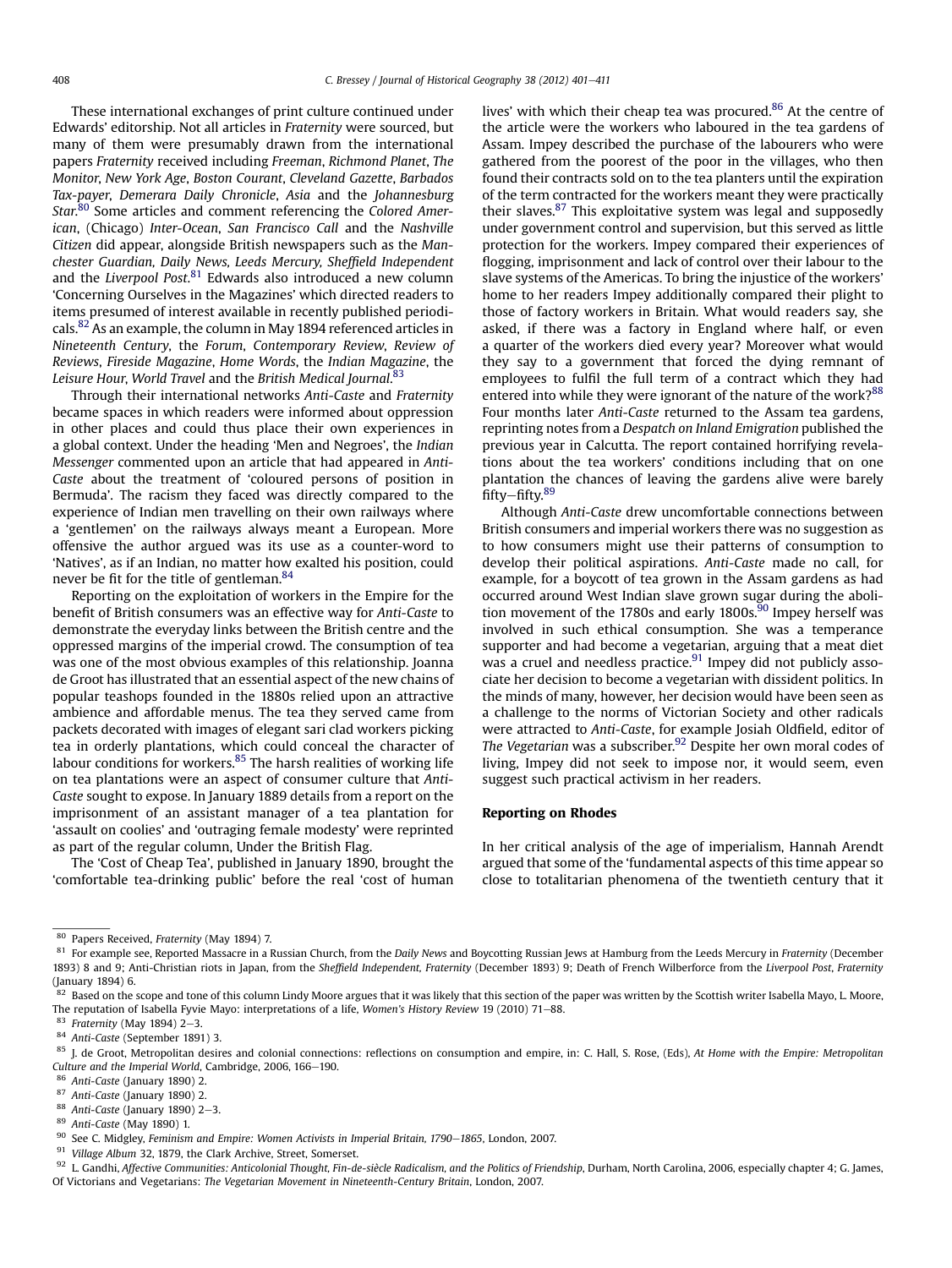may be justifiable to consider the whole period a preparatory stage for coming catastrophes.'<sup>93</sup> Among the key figures during this period of change Arendt highlights Cecil Rhodes, who sought expansion for expansion's sake, and who managed to convince the British government that the 'expansion and export of the instruments of violence was necessary to protect investments.'<sup>94</sup> Such criticisms of imperial politics were made by a number of commentators who witnessed the period of late-Victorian expansion. As Claeys reminds us, for example, a number of 'imperial sceptics' protested against the invasion of Egypt as a shameless rescue of British financial interests.95

Similar arguments were to be found in Anti-Caste and Fraternity. The injustices of British protection for capitalist investment through imperial expansion were condemned in both papers, as were organisations that had failed to criticise Rhodes. In July 1892, Anti-Caste noted that

it was painful to those who have long trusted the right instincts of the Aborigines Protection Society to find that even their honoured body can in some instances fail to detect the cloven hoof, and we fear that in too many cases such lies concealed beneath the fair clothes of Chartered African Companies, and other well sounding schemes for the advancement of the trade, colonization and exploration of poor Africa.<sup>96</sup>

Under the early tenure of Henry Fox Bourne the APS was encouraged to support the intervention of Chartered Companies in Africa. $97$  Impey's comment was likely a reference to the public support given to them in the Aborigines' Friend in the late 1880s and early 1890s.<sup>98</sup> By January 1894, however, the APS had retracted their support and reported that the 'most important and painful business in 1893, as regards English dealings with native races in Africa, has been the war with Lobengula and his Matabele followers, which has been entered upon by the British South Africa Company.'<sup>99</sup>

As part of the APS' protests against the resulting violence in Mashonaland, the Colonial Secretary, the Marquis of Ripon, was asked to receive a deputation at the Colonial Office. The group who visited him on December 14 1893 included a number of M.P.s (including Arnold-Forster, Atherley-Jones and Alfred Webb), along with the Rev Wardlaw Thompson (Foreign Secretary of the London Missionary Society), the APS Secretary Henry Fox Bourne and Celestine Edwards.<sup>100</sup> The delegation did not speak with a cohesive voice. Although Wardlaw Thompson accepted that white settlers could not really protect the rights of Africans as they were there for their own interests, he also believed that the Matabele were 'really savages' and that it would be 'Un-English'to judge Rhodes' company without careful consideration.<sup>101</sup> Alfred Webb argued that the concession of equal rights to all was the necessary outcome of the violence. According to the published report of the meeting Edwards did not speak and he was probably highly frustrated by its content and outcome. Ripon deflected responsibility from himself and gave support to his 'friend Mr Rhodes' arguing that South African opinion (presumably meaning white South African opinion) could not be ignored.<sup>102</sup> Despite their failure to elicit a condemnation of Rhodes or a change of policy towards the Company, a report of the meeting in the Aborigines' Friend remained calm and measured. Edwards' had published an editorial in December 1893, highly critical of the Government's policy towards the Company and of the peoples of Africa, whose humanity was seemed to be placed below political considerations.103 The meeting with Ripon confirmed his concerns and the editorial his wrote in January 1894 was seething.

Cecil Rhodes and Company coveted Matabeleland, and little by little they goaded poor Lobengula into a row, called for the assistance of the British Government and got the press to poison the minds of the British public by depicting Lobengula and the Matabeles as the worst of savages, and then seized their country. ... Since the war has been conducted by the British Government for the British people, we, in the name of justice and humanity, ask that the Matabeles be not handed over to the tender mercies of Cecil Rhodes and his Dutch Boer allies .... Whatever injustice they inflicted upon the Mashonas is no justification for the wholesale slaughter of the people with Maxim guns; the stealing of their cattle, and the free division of their land by semi-civilised savages.<sup>104</sup>

Edwards also had little time for South African opinion noting that on Rhodes' return from Mashonaland he had been honoured at a banquet hosted by the Mayor and Citizens of Cape Town. Edwards reflected that it was

By a curious coincidence in human nature, some murderers are hanged, others escape being hanged on the ground of provocation but there are others who kill so many that, either through fear or favour, they are neither hanged nor transported, but are feasted by the compatriots as heroes.<sup>105</sup>

However, Edwards was aware that white opinion in southern Africa was not homogenous. The greater space available in Fraternity allowed for articles from international contributors. When Fraternity was established Edwards proposed that the paper send a correspondent to report from the United States. Instead it was agreed that it would be better to rely upon authorised correspondents and local agents who, it was believed, would be more able to get reliable information.<sup>106</sup> It seems likely that J. M. Cole, described by Fraternity as 'our own correspondent', was such a contact. Cole wrote reflectively about the treatment of Africans from Johannesburg and (presumably) his place as a white man in the city.

Cole reported the miserable continuation in the lack of rights for 'natives'. In the Transvaal no 'native' was allowed to own property, and it was considered a crime for 'coloured men' to eat in

<sup>93</sup> H. Arendt, The Origins of Totalitarianism, New York, 2004, 167.

<sup>94</sup> Arendt, The Origins of Totalitarianism (note 93), 264.

<sup>&</sup>lt;sup>95</sup> For example, Frederic Harrison (1882) who argued that Britain invaded Egypt 'at first in the interest of bond-holders, for whom not a penny of our taxes should have been expended': quoted in Claeys, Imperial Sceptics (note [6\)](#page-1-0), 82.

 $\frac{96}{97}$  Anti-Caste (July 1892) 1.

 $^{97}$  Heartfield, *The Aborigines' Protection Society* (note [18\)](#page-1-0).<br> $^{98}$  *The Aborigines' Friend* The Appyrel Beneat May 1991 V.

<sup>&</sup>lt;sup>98</sup> The Aborigines' Friend, The Annual Report May 1891 V, IV, 187–188.<br><sup>99</sup> The Aborigines' Friend January 1904, 278. For more on Fox Bourne's

The Aborigines' Friend, January 1894, 378. For more on Fox Bourne's writings and change in attitude, see Mitcham, Geographies of Global Humanitarianism (note [16](#page-1-0)), esp chapter 5.

<sup>&</sup>lt;sup>100</sup> The Aborigines' Friend, 1894 (note 99), 386.<br><sup>101</sup> The Aborigines' Friend, 1894 (note 99), 391.

The Aborigines' Friend, 1894 (note 99), 391.

 $102$  The Aborigines' Friend, Affairs in Matabeleland, January 1894 (note 99), 378-394.

<sup>103</sup> Fraternity (December 1893) 1.

<sup>104</sup> Fraternity (January 1894) 1.

<sup>105</sup> Fraternity (January 1894) 1.

<sup>106</sup> Impey et al, Notes on London conference, August 1893, MSS Brit Emp s 20 E5/7, RHO.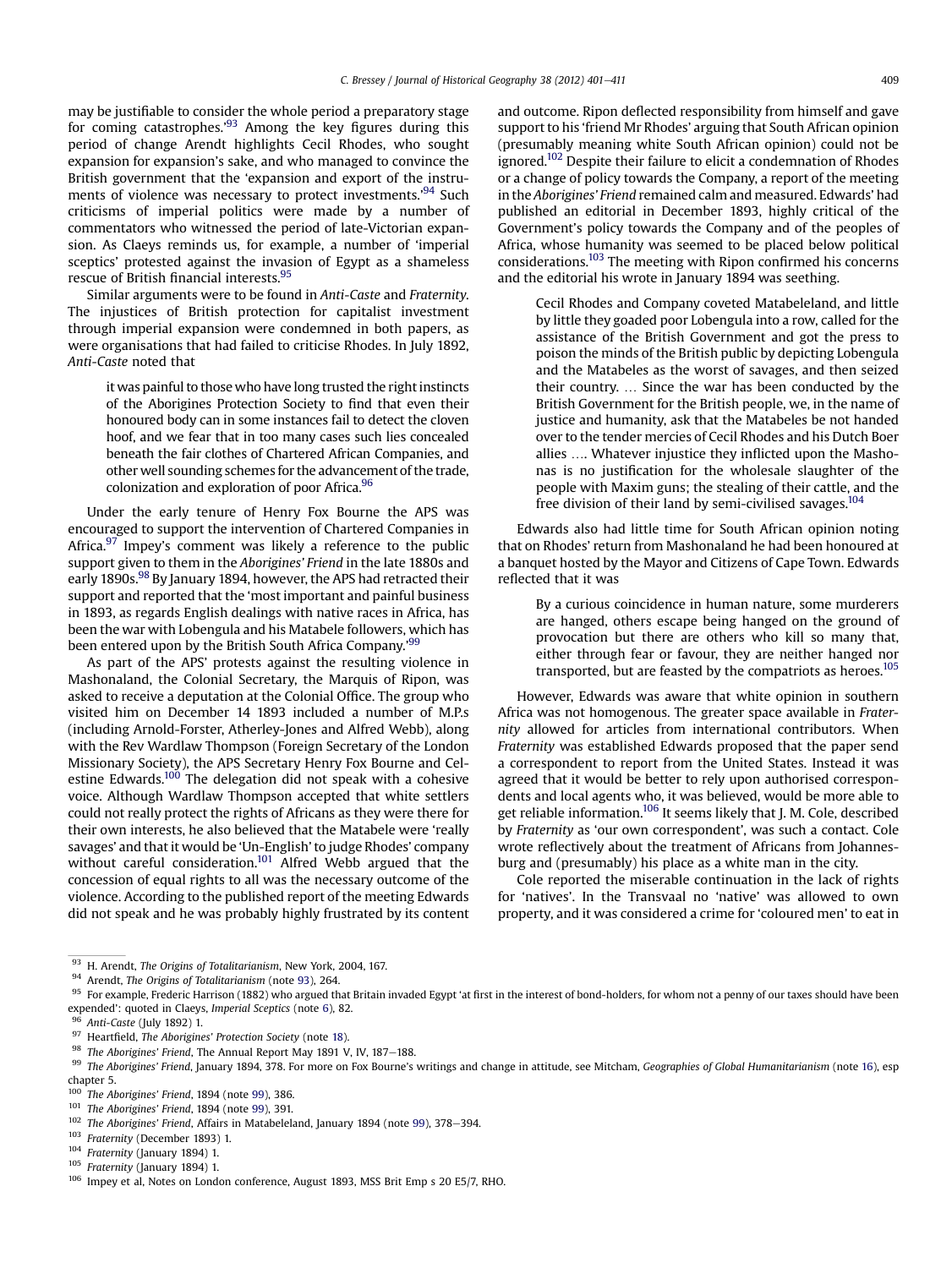the same dinning room as the white population. 'Native' men and women were not allowed to walk through the streets after 9 pm without permission and a pass from their employers and before being able to even get a job they had to purchase a pass which cost them 1s a month. The Johannesburg Sanitary Board had recently declared that no 'native' man or woman would be able to walk along the pavement, and that their punishment for refusing to walk in the road would be imprisonment, or a flogging of ten lashes. Despite the establishment of these racist structures Cole was still proud to be an Englishman; 'but when I see my coloured brother walking in the road ankle deep in mud while I walk on the path, I am ashamed of my white face, and of the unfairness that robs a man of his country, and then flogs him for daring to walk on the footpath.'<sup>107</sup>

# The American caste system

Discussions around racial politics and violence in the United States were usually framed around the hardening lines of segregation, both metaphorical and real.<sup>108</sup> In October 1891 Anti-Caste reported on the legal action taken by the Afro-American League on behalf of a black clergyman who was ejected from a sleeping-car.109 This was followed in May by an extract from National Pilot, a Virginian magazine, that commented on the debate around separate cars on the American railway system. $110$  As prevalent as these forms of discrimination were throughout the Southern United States, this was not simply a 'Southern Problem'. As Frederick Douglass explained in a letter to Impey; 'The American people are talking of a "Southern problem", a "negro problem" forgetting that the real problem is whether American civilisation and the American people and government are capable of protecting the negro in the rights of human nature.'<sup>111</sup> The casual nature of violence and the injustice and extreme violence of lynching hinted at in Douglass' letter, were of serious concern to African-Americans.

Impey published statistics from the Virginian Richmond Planet, which registered the number of African-Americans lynched each week. The number of deaths between July 26 1887 and July 26 1888 stood at 109; between then and December a further 56 bodies had been added to the count.<sup>112</sup> Details of the Barnwell Outrage, taken from the Charleston News and Courier was one example of the lynchings recorded by the Richmond Planet. In this case eight men were tied to a tree and shot outside the Barnwell Court House. In the summer of 1890 Impey printed a letter from 'A Negro professor of a Southern University' who had seen the report on the Barnwell outrage in the February issue. He wrote to inform Anti-Caste readers that not one of the lynchers had been brought to trial. This was not unexpected, but the Professor added, 'People may read of the south and think they know all about it, but they know nothing of the grievances we have to suffer.' 113

Although she no doubt knew of many, Impey did not usually print details of sadistic lynchings in the United States. In 1892 she did comment on one case that had also caught the attention of the national press in Britain.114 In February 1892 a mob at Texarkana had burnt to death a young man called Ed Coy. He died after the most excruciating agony before a crowd reportedly between 5000 and 6000. Although the New York Times report of the incident argued that the 'good people of Texarkana deplore[d] the necessity of mob law', that night popular opinion espoused that 'Coy had been rightly served.'<sup>115</sup> Impey's editorial comment was far more critical. She argued that it was not because Coy had been charged with (rather than convicted of) injuring a woman that had enraged the mob, for if it had been the case of a white man assaulting a black woman the public would not have been so appalled. It was because 'the man being of the despised colour and the woman white, he had defied the white man's law, and broken through the lines of Caste.'<sup>116</sup>

In response to these violent accounts Anti-Caste invited the African-American journalist Ida B. Wells to tour Britain in 1893. Wells and Edwards worked together on the tour circuit and also edited a special issue of Anti-Caste with Impey.<sup>117</sup> Although Wells' campaigns can be downplayed as publicity events that generated attention but did little to end lynching, Silkey has strongly argued that Wells' campaigns in Britain initiated a dynamic and lasting transatlantic debate on lynching by redefining the way in which British public understood violence and race relations in the United States.<sup>118</sup> The interest in Wells' tour enabled Impey to turn Anti-Caste's readership into a movement. Although Impey had originally imagined an 'Anti-Caste movement' or an 'Emancipation Society', the collective now operating around Anti-Caste eventually settled on calling themselves the Society for the Recognition of the Brotherhood of Man (SRBM). As Wells toured around Britain she encouraged people to sign up to new local branches of the SRBM. These branches were to be the foundation of a new movement and an extended readership and distribution network for Fraternity, which Edwards began editing in July 1893.

#### Splinterings in the movement

Fraternity was an ambitious paper with greater geographical coverage and political critique. It was also a lot of work, and throughout Edwards had also continued to edit Lux. By the spring of 1894 he was seriously ill and in May returned to the Caribbean to recuperate, but he died in July. Editorship of Fraternity passed to Helen Sillitoe who had previously worked with Edwards. She was supported by a high-profile member of the SRBM, the Aberdeenbased writer Isabella Mayo. Unfortunately for the movement Impey and Mayo had fallen out the year before and their personal rift became an institutional split.<sup>119</sup> Fraternity continued under the control of Mayo's 'Scottish branches' of the SRBM and developed

116 Anti-Caste (February and March 1892) 4, original emphasis.

<sup>118</sup> S. Silkey, Redirecting the tide of white imperialism (note [24\)](#page-2-0).

<sup>107</sup> Fraternity (March 1894) 15.

<sup>&</sup>lt;sup>108</sup> Mr Moody and the Colour Line in Fraternity (January 1894) 13.

<sup>109</sup> Anti-Caste (October 1891) 1.

<sup>110</sup> Anti-Caste (May 1892) 6.

<sup>111</sup> Anti-Caste (August 1889) 3.

<sup>112</sup> Anti-Caste (January 1889) 2.

<sup>113</sup> Anti-Caste (July and August 1890) 4.

<sup>&</sup>lt;sup>114</sup> The case was also reported in the Birmingham Daily Post, Bristol Mercury and Daily Post, The Leeds Mercury, and The Pall Mall Gazette, all on 22 February 1892. Also Blackburn Standard and Weekly Express and the Newcastle Weekly Courant both 27 February 1892.

<sup>115</sup> New York Times (February 21 1892) 6.

<sup>117</sup> Duster, Crusade for Justice (note [57](#page-5-0)).

<sup>&</sup>lt;sup>119</sup> The dispute was over Mayo's disapproval of Catherine's proposal of marriage to a Ceylonese man George Ferdinands, one of Mayo's lodgers. Wells reflected upon the events in her autobiography, see Duster, Crusade for Justice (note [57\)](#page-5-0), 103-105. It is also discussed by Holton, Segregation, racism and white women (note [23](#page-2-0)), and V. Ware, Beyond the Pale (note [22\)](#page-2-0). Moore has written about the dispute from Mayo's perspective and comes to different conclusions: Moore, The Reputation of Isabella Fyvie Mayo (note [82](#page-7-0)).